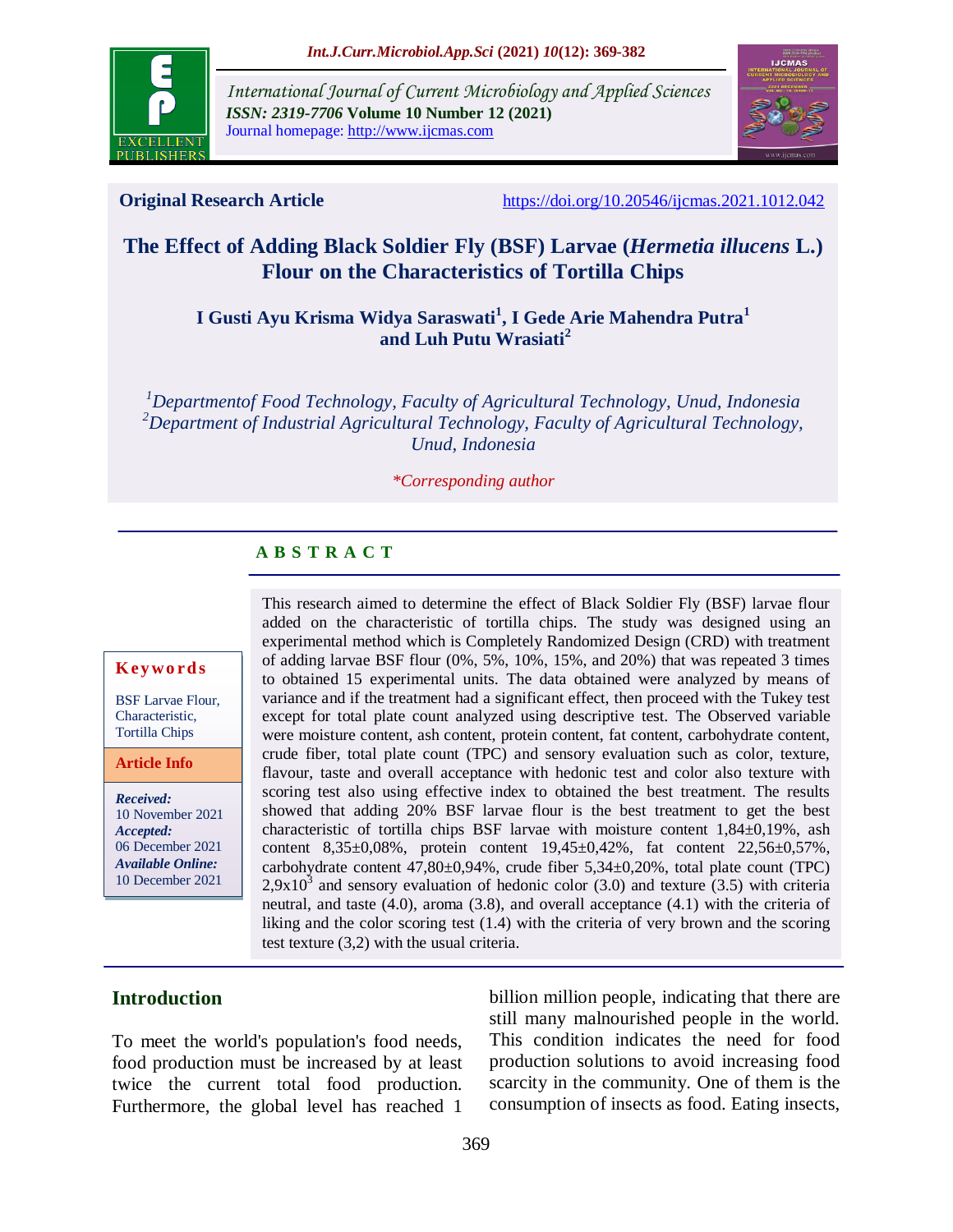also known as entomophagy, is not a new phenomenon in society. In Indonesia, there are several insect-based foods available, including sago caterpillars, fried crickets, and a variety of other insects. Moreover, the larvae Black Soldier Fly (BSF) is one insect that has not been polarized in the food field.

In terms of nutrition, BSF larvaes are appealing insects because they contain a variety of micronutrients (iron, zinc, calcium) as well as macronutrients (protein, fat, chitin).

The amino acid profile of Larvae BSF is said to be by the WHO reference standards, indicating that Larvae BSF is capable of being a good protein alternative for human consumption. Several studies have also indicated that Larvae BSF has a high protein content. Antimicrobial activity of saturated fatty acid, specifically lauric acid (C12:0), against gram-positive bacteria (Rabani, Cheatsazan, and Davani, 2019). However, no research has been conducted on the use of Larvae BSF as a food product for humans, so the authors are interested in researching the use of insects, specifically Larvae BSF, to create food products that humans can consume. Chips are one of the food products made from popular snacks; additionally, the manufacturing process is simple and requires only basic equipment. Based on the ingredients in Larvae BSF and their processing into food products, particularly chips, the benefits obtained are enormous, especially the higher protein content.

## **Materials and Methods**

This research was conducted in the Food Processing Laboratory, Food Analysis Laboratory, Faculty of Agricultural Technology, Udayana University, and The Laboratory of Basic Sciences of Warmadewa University. The study was conducted from August to October 2021.

The ingredient used in this study is Larvae BSF flour obtained from PT. Bala Biotech Indonesia, corn grits, salt, the baking powder obtained from UD. Fenny Denpasar and water. The chemicals used in the study were technical Hexane, Kjeldahl tablets, concentrated H2SO4, equates, NaOH, PP, boric acid, HCL, and alcohol.

The tools used in this study are ovens, mixers, basins, spoons, analytical scales, aluminum foil, tissues, dedicators, porcelain cups, Soxhlets, Whatman paper No. 42, destilators Erlenmeyer, test tubes, measuring cups, baker glasses, centrifuge tubes, centrifuge, vortex, blender, paper plates, siends.

The research design of this study is using Completely Randomized Design (CRD) is applied in this research with the treatment of the addition of BSF Larvae flour. It is repeated three times, therefore 15 experimental units are obtained. The addition of larvae flour consisted of 5 levels as follows:

- P0: The addition of 0% BSF larvae flour
- P0: The addition of 5% BSF larvae flour
- P0: The addition of 10% BSF larvae flour
- P0: The addition of 15% BSF larvae flour
- P0: The addition of 20% BSF larvae flour

The making of BSF Larvae flour was started with boiling. The BSF larvae flour was lied in shaking and boiled with hot water 5-10 minutes, then it was lined and dried by the oven with a temperature of 50  $^{\circ}$ C in 9 to 12 minutes. The process was continued by grounding the BSF larvae with the ground machine and shaking with 100 mesh until it smooth (Harlystiarini, 2017). In making Tortilla Chips BSF Larvae flour used several ingredients such as grits corn, BSF larvae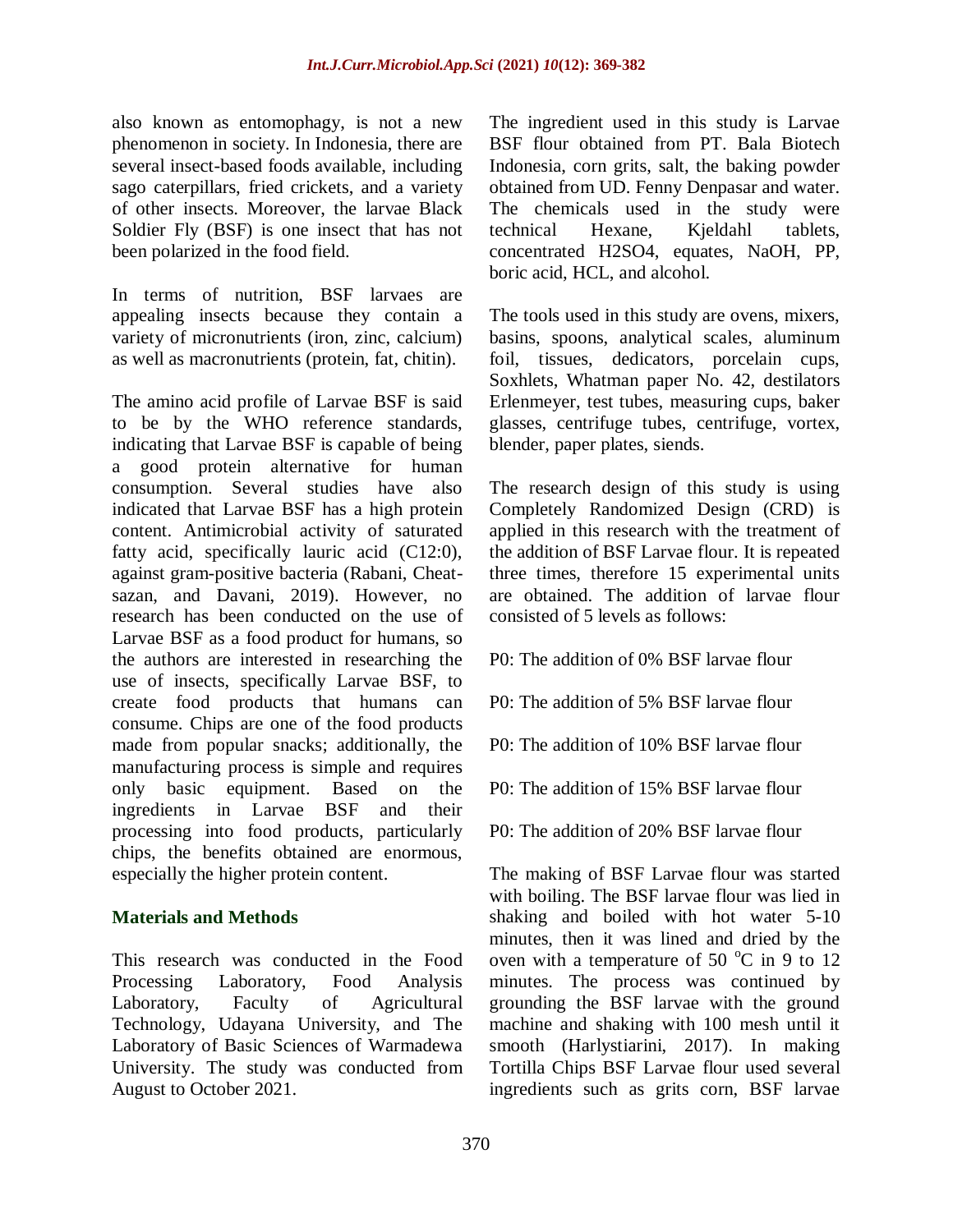flour, and any additional materials such as salt, baking powder, and water. The BSF larvae flour is added in by considering the level of addition that has been decided, then mixed with extra materials. The mixing process is done with a mixer, if the material has been mixed evenly printing with the shape and is surprised by the roasting process (Wahyuni, 2008).

Variables observed in the study included analysis of moisture content, ash levels, protein levels, fat levels, carbohydrate levels, coarse fiber levels referring to Sudarmadji *et al.,* (1997), sensory characteristics that include hedonic tests of color, taste, aroma, texture, overall acceptance as well as a score test of the color and texture that refers to (Soekarto, 1985) and the Total Microbial Test (Total Plate Count) referring to Sukmawati *et al.,* (2018).

#### **Results and Discussion**

The average value of moisture content, ash content, fat content, protein levels, carbohydrate content, and coarse fiber from ingredients namely larvae flour and corn grits can be seen in Table 1.

## **Moisture Contents**

The results of the means of variance showed that the addition of BSF larvae flour had a significance effect  $(P<0.05)$  on the moisture content of the BSF larvae tortilla chips produced. The results of the moisture content of BSF larvae tortilla chips can be seen in Figure 1. The percentage of the moisture content of larvae chips tortillas ranges from 1.84% - 2.25%. The highest percentage was obtained in the P1 treatment (Addition of BSF larvae Flour by 5%) which is 2.25% while the lowest percentage of moisture content is obtained in P4 treatment (Addition of BSF larvae flour as much as 20%) which is 1.84%.

These results show that increasingly. Many additions of BSF larvae flour then the moisture content of tortilla chips produced will be lower, it can also be seen from the material used. According to the results of the material, testing conducted the moisture content of BSF larvae flour has a lower moisture content of 2.60% compared to corn grits which are 3.10%, therefore the more BSF larvae flour added will cause the moisture content of tortilla chips. The result is getting lower. The results of the material testing can be seen in Table 1. According to Winarno (2002) Indications of optimum stability level in the material are achieved when the moisture content of the material ranges from 3-7%, in low moisture chip products produced because it has gone through the frying process so that the free water contained in the material is released and causes the moisture content of the resulting product to below.

Based on SNI 01-2886-2000 on extruding snack quality requirements, chips included in snacks stand out and the moisture content range of extruded snack products is a maximum of 4% - 5%. The moisture content of BSF larvae tortilla chips based on Figure 1 ranges from 1.84% - 2.25% so that the moisture content produced in larvae chip tortillas meets the quality standards of snacks extruded according to SNI 01-2886-2000 (BSN, 2000).

## **Ash Contents**

The results of the analysis of variance showed that the addition of BSF larvae flour had a very significance effect  $(P<0.01)$  on the ash level of the resulting tortilla chips. The results of the ash level of BSF larvae tortilla chips can be seen in Figure 2. The percentage rate of ash BSF larvae tortilla chips ranges from 5.42 % - 8.35%. The highest percentage is obtained in the treatment of P4 (Addition of BSF Larvae Flour by 20%) which is 8.35% while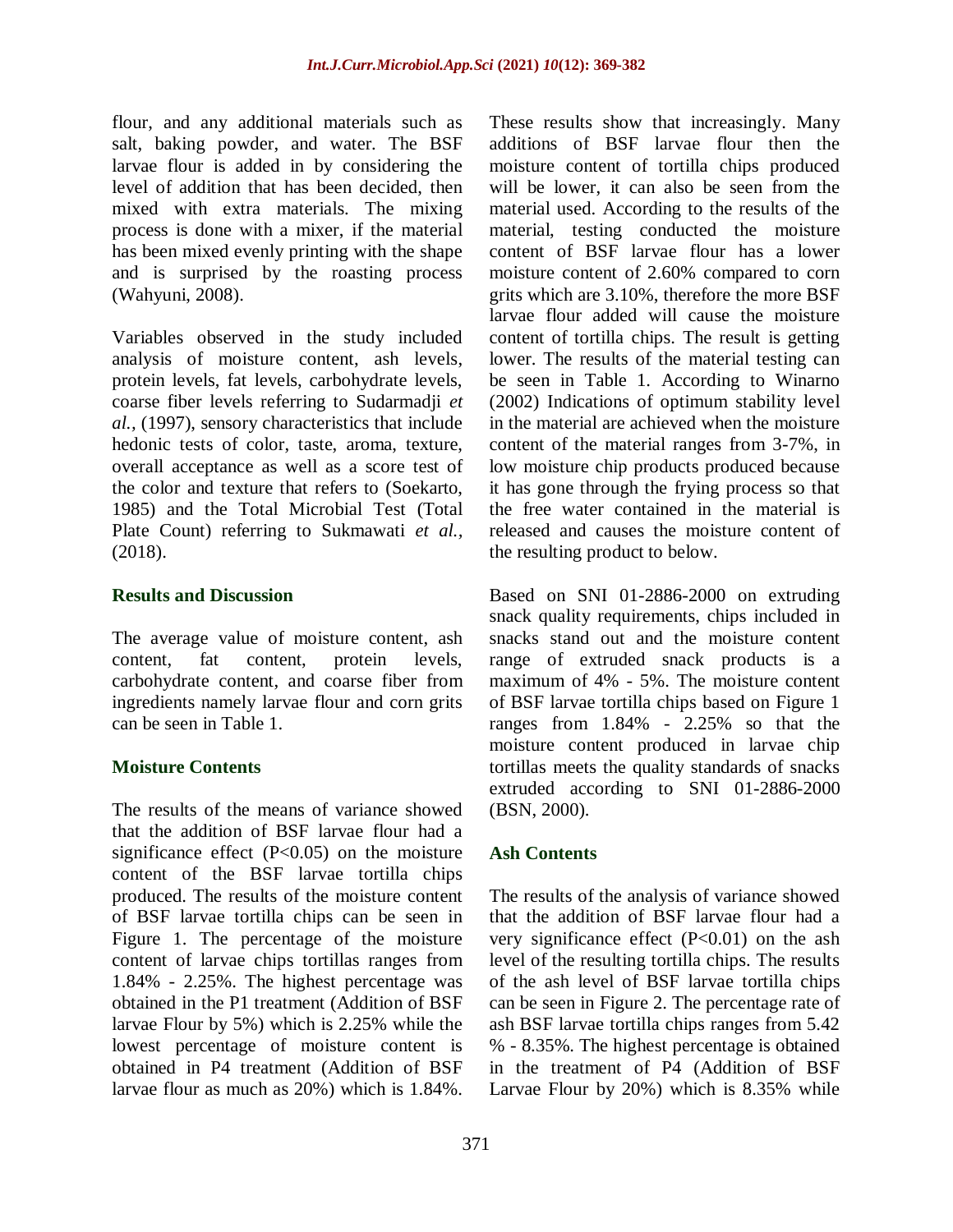the lowest percentage of ash levels is obtained in the treatment of P0 (No Addition of BSF Larvae Flour) is 5.42%. The results showed that the more addition of BSF larvae flour, the higher the level of ash chip tortillas produced, can also be seen from the material used. According to the results of material testing conducted, the ash content of BSF larvae flour has an ash content of 13.09%, higher than corn grit which is 2.02%, so the more BSF larvae flour added will cause the ash content of tortilla chips produced higher.

The level of ash in food products indicates the mineral content in the product. Mineral components are usually calcium, potassium, sodium, iron, manganese, and iodine. Minerals have a function as a building and regulatory substances in the body, such as the mineral type calcium has a function in bone formation and nutrition (Winarno, 2002). According to Fahmi *et al.,* (2017), BSF larvae contain several types of minerals such as Mn by 0.05 mg/g, Zn by 0.09%, Fe by 0.68%, Cu by 0.01%, P by 0.13%, Ca by 55.65%, Mg by 3.50%, Na by 13.71% and K by 10%. When compared to similar studies tortilla chips from larvae flour have value.

Ash levels are higher than studies conducted by Anindita (2017) which reported that tortillas from cricket flour contain 4.19% ash levels, so it can be known that the minerals contained in larvae chip tortillas are higher.

## **Fat Contents**

The results of the analysis of variance showed that the addition of BSF larvae flour had a significance effect  $(P<0.05)$  on the fat content of the tortilla chips produced. The results of the fat content of BSF larvae tortilla chips can be seen in Figure 3. The percentage of fat levels of larvae chip tortillas ranges from 20.57% - 22.56%. The highest percentage was obtained in the P4 treatment (Addition of BSF

Larvae Flour by 20%) which is 22.56% while the lowest percentage of fat content is obtained in the P0 treatment (No Addition of BSF Larvae Flour) which is 20.57%. The results showed that the more addition of BSF larvae flour, the higher the fat content of tortilla chips produced, it can also be seen from the ingredients used. According to the results of material testing conducted, the fat content of larvae flour BSF has a fat content of 7.39%, higher than corn grits which is 3.45%, so the more larvae flour BSF added will cause the fat content of tortilla chips produced the higher, it is proven by treatment without the addition of BSF larvae flour produces the lowest fat content. In addition, the frying process is also another factor that increases fat content in larvae chip tortillas.

Based on SNI 01-2886-2000 on the quality requirements of extrudate snacks, chips are included in extrudate snacks and the range of fat content of extrudate snack products with a frying process is a maximum of 38%. The fat content of larvae chips tortillas based on Figure 2 ranges from 20.57%-22.56% so that the fat content produced in larvae chip tortillas all treatments already meet the quality standards of extrudate snacks. SNI 01-2886- 2000 (BSN, 2000).

# **Protein Contents**

The results of the analysis of variance showed that the addition of BSF larvae flour had a very significance effect  $(P<0.01)$  on the levels of BSF larvae tortilla chips produced. The results of BSF larvae tortilla chips protein levels can be seen in Figure 4. The percentage of BSF larvae tortilla chips protein contents ranges from 8.99% - 19.45%. The highest percentage was obtained in the P4 treatment (Addition of BSF Larvae Flour by 20%) which is 19.45% while the lowest percentage of protein levels is obtained in the P0 treatment (No Addition of BSF Larvae Flour)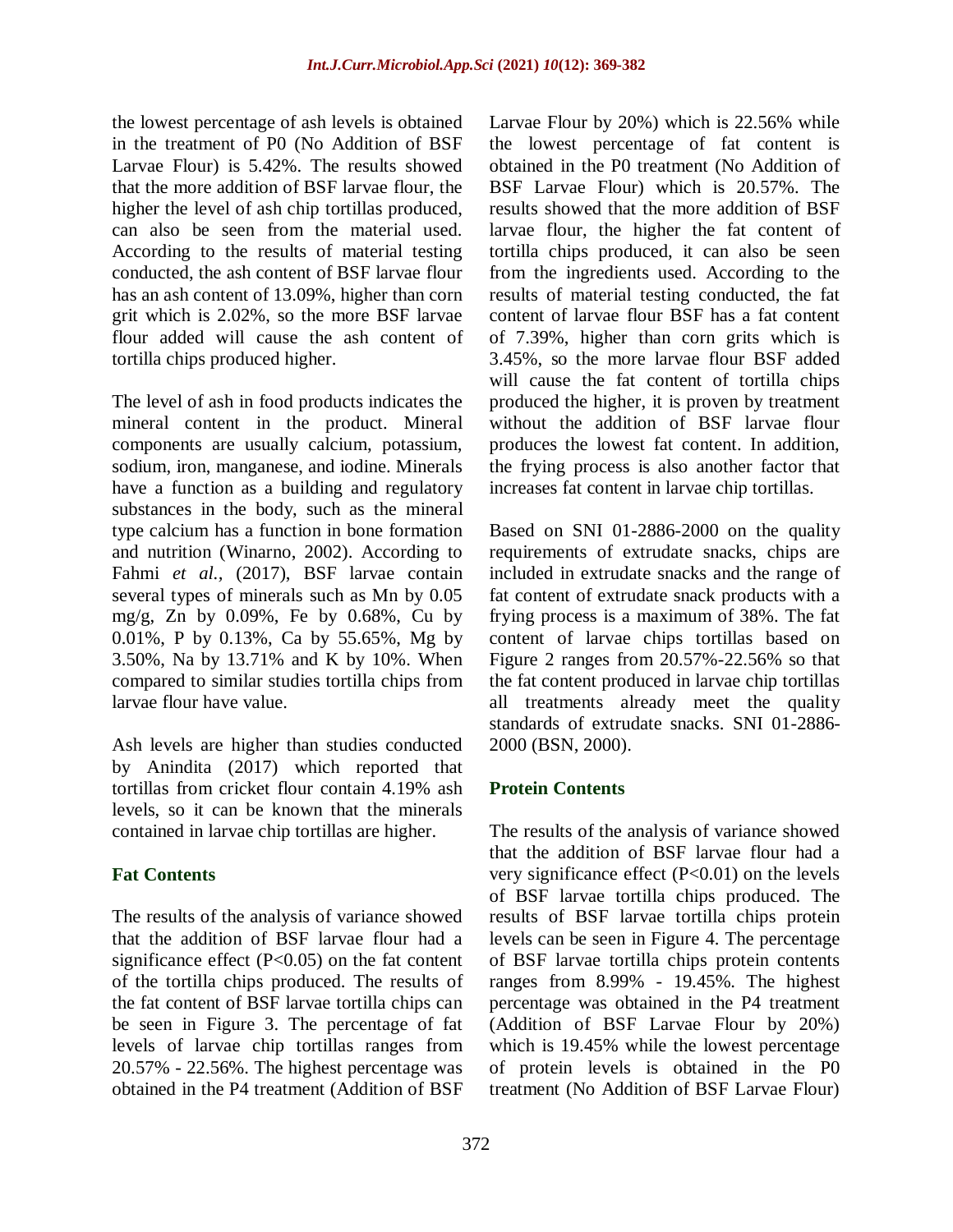which is 8.99%. The results showed that the more addition of BSF larvae flour, the higher the content of protein tortilla chips produced, it can also be seen from the ingredients used. According to the results of material testing

Carried out, the protein content of larvae BSF flour by 57.86%, higher than corn grits which are 11.24%, so the more larvae BSF flour added will cause protein tortilla chips. The result is getting higher. This suggests that added BSF larvae flour contributes to protein tortilla chips. In addition, the same thing was also reported by Fahmi *et al.,* (2007) which stated that larvaes have a fairly high protein content of 44.26%.

Protein is a substance in food that is very important for the body, protein has the potential in the formation of new tissues to replace and maintain body tissues (Winarno, 2002). When compared to other studies, tortilla chips made with the addition of BSF larvae flour have higher protein levels. Rohmayanti *et al.,* (2019) reported that tortilla chips made with the addition of soy sauce pulp flour by 18.2% have the protein content of 14.76%, so the addition of BSF larvae flour in its application into tortilla chips is very good for increasing product protein.

## **Carbohydrate Contents**

The results of the analysis of variance showed that the use of BSF larvae flour in the making of larvae chip tortillas had a very significane effect (P<0.01) on the characteristics of carbohydrates produced.

The results of the carbohydrate BSF larvae tortilla chips can be seen in Figure 5. The percentage of carbohydrate tortilla chips BSF larvae produced is between 47.80 % - 62.69%. The highest percentage results were obtained in the P0 treatment (Without the Addition of BSF Larvae) with a rate of 62.69%, while the

lowest percentage was in the P4 treatment (Addition of BSF Larvae Flour by 20%) with a result of 47.80%. The results showed that the highest carbohydrate contribution came from corn grits, so the higher the addition of BSF larvae flour will lower the levels of carbohydrates produced from BSF larvae tortilla chips. Based on the analysis of raw materials, the carbohydrate content in corn grits reached 80.19%, while the carbohydrate content in BSF larvae flour raw materials was lower at 20.70%. These results prove that the increasing concentration of larvae flour will lower the carbohydrate content of tortilla chips.

Carbohydrates become one of the important food components in the body, namely as an energy producer (Sediaoetama, 2008). The presence of carbohydrates in food products although snacks are very important, but the level of carbohydrates in extrudate foods is still not regulated in SNI. Carbohydrate levels in chip tortillas range from 47.80% - 62.69% is quite high when compared to Rohmayanti *et al.,* (2019) which reported that tortilla chips made with the addition of soy sauce pulp flour had a carbohydrate content of 57.17%. Therefore, the addition of BSF larvae flour ranging from 5% to 20% still contributes good carbohydrates to tortilla chips BSF larvae.

## **Crude Fiber Content**

The results of the analysis of variance showed that the addition of BSSF larvae flour had a very significance effect (P<0.01) against the crude fiber of BSF larvae tortilla chips. The crude fiber content results of BSF larvae tortilla chips can be seen in Figure 6.

The percentage of the crude fiber content of BSF larvae chips tortillas ranges from 2.57% - 5.34%. The highest result was in the P4 treatment (Addition of BSF Larvae Flour by 20%) is 5.34%. The lowest percentage of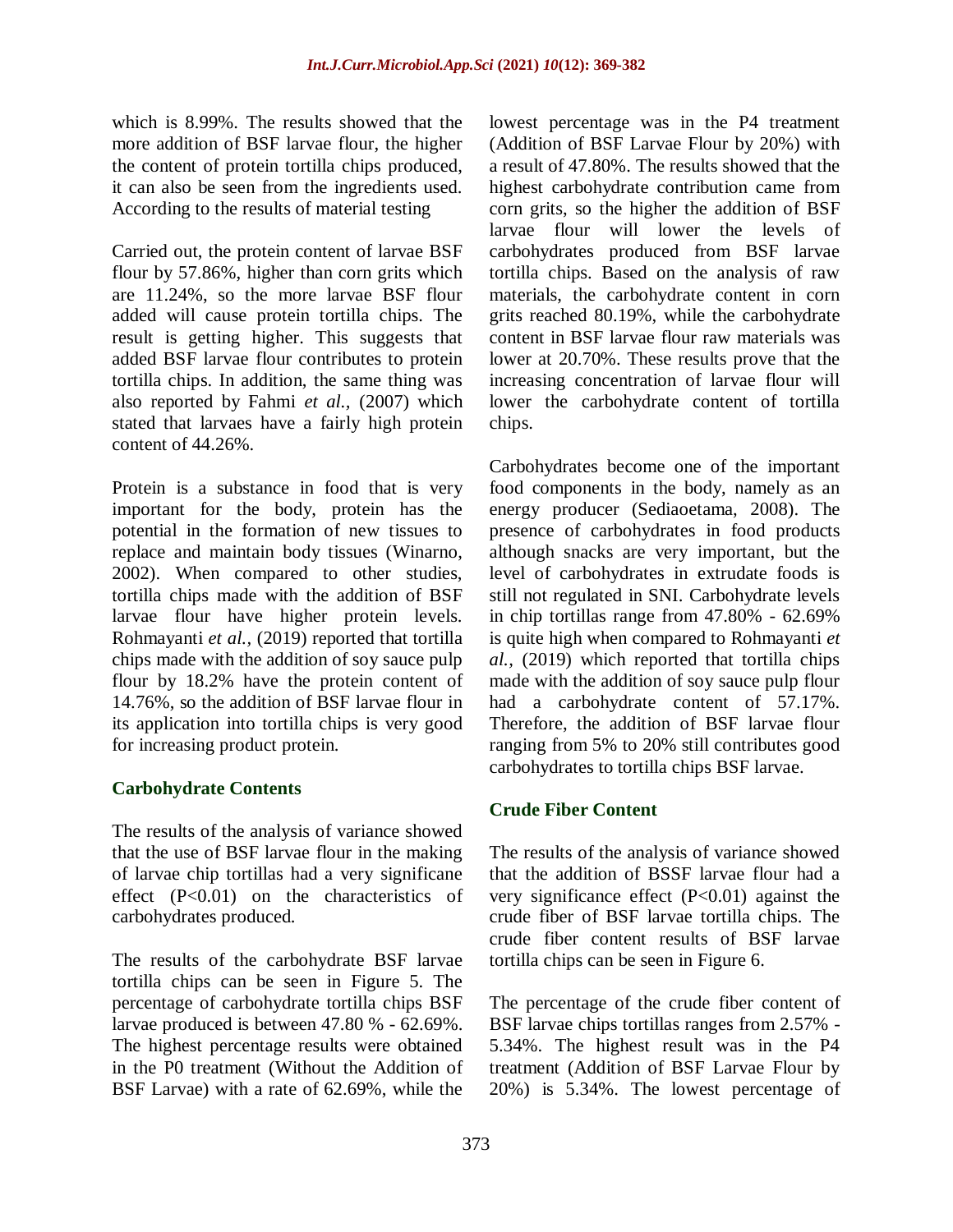crude fiber content is found in the P0 treatment (No Addition of BSF Larvae Flour) is 2.57%. Based on the results of raw material testing, the crude fiber content of raw materials, BSF larvae flour has a greater value of 7.30% compared to corn grits which are only 4.79% so it can be proven that the higher the addition of BSF larvae flour has an impact in the form of increasing the crude fiber of larvae chip tortilla products.

Food products with crude fiber content that is relatively low in calories are considered able to reduce the risk of obesity (Piliang and Djojosoebagio, 2002).

The crude fiber content in tortilla chips has not been regulated in SNI, but Panjaitan *et al.,* (2020) in the producing of tortilla chips with the addition of seaweed, reported that by adding seaweed the coarse fiber content of tortilla chips has a range between 1.34% - 1.75%.

#### **Determining the Best Treatment with an Effectiveness Index**

The effectiveness index test is a method of determining the best treatment in producing BSF larvae tortilla chip with the best proximate levels based on (De Garmo *et al.,*  1984). Variables observed in this test are moisture content, ash content, protein content, fat content, carbohydrate content, and crude fiber content. The results of the BSF larvae tortilla chip effectiveness index can be seen in Table 2.

The best treatment is indicated by the highest number of yield values. Table 2 shows that the P4 treatment of the addition of BSF larvae flour by 20% has the highest value of 0.66, thus the P4 treatment (addition of BSF larvae flour by 20%) becomes the best treatment in producing proximate levels in BSF larvae tortilla chip.

#### **Total Plate Count (TPC)**

Total Plate Count (TPC) testing on larvae chip tortillas is done descriptively. The results of TPC testing on larvae tortilla chips can be seen in Table 3. BSF larvae tortilla chip have a range of TPC from P0 (No Addition of BSF larvae Flour) to P4 (BSF larvae Flour Addition 20%) which is  $2.5 \times 10^2 - 2.9 \times 10^3$ . The results also showed that the greater the addition of BSF larvae flour increased the TPC number, according to the results. TPC of each raw material, larvae flour has a TPC number of 2.4 x  $10^3$  compared to the TPC number of corn grits which is  $1.8 \times 10^2$ .

Based on SNI 01-2886-2000 on the quality requirements of extrudate snacks, chips are included in extrudate snacks and have a maximum requirement of total plate numbers or Total Plate Count (TPC) of  $1.0 \times 10^4$ . Therefore, the overall treatment in the manufacture of BSF larvae tortilla chips and from each raw material, namely BSF larvae flour and corn grits is still below the maximal standard of SNI 01-2886-2000.

## **Sensory Evaluation**

Evaluation of the sensory properties of larvae chip tortillas is hedonic testing of taste, aroma, color, texture, and overall reception as well as scoring tests on color and texture. The average value of the larvae chips tortilla test against color, aroma, texture, taste, and overall reception can be seen in Table 4 while the average value of the larvae chips tortilla tortillas test against color and texture can be seen in Table 5.

## **Color**

The results of the analysis of variance of treatments added BSF larvae flour BSF had a significance effects  $(P<0.01)$  against the color of the resulting BSF larvae tortilla chips. The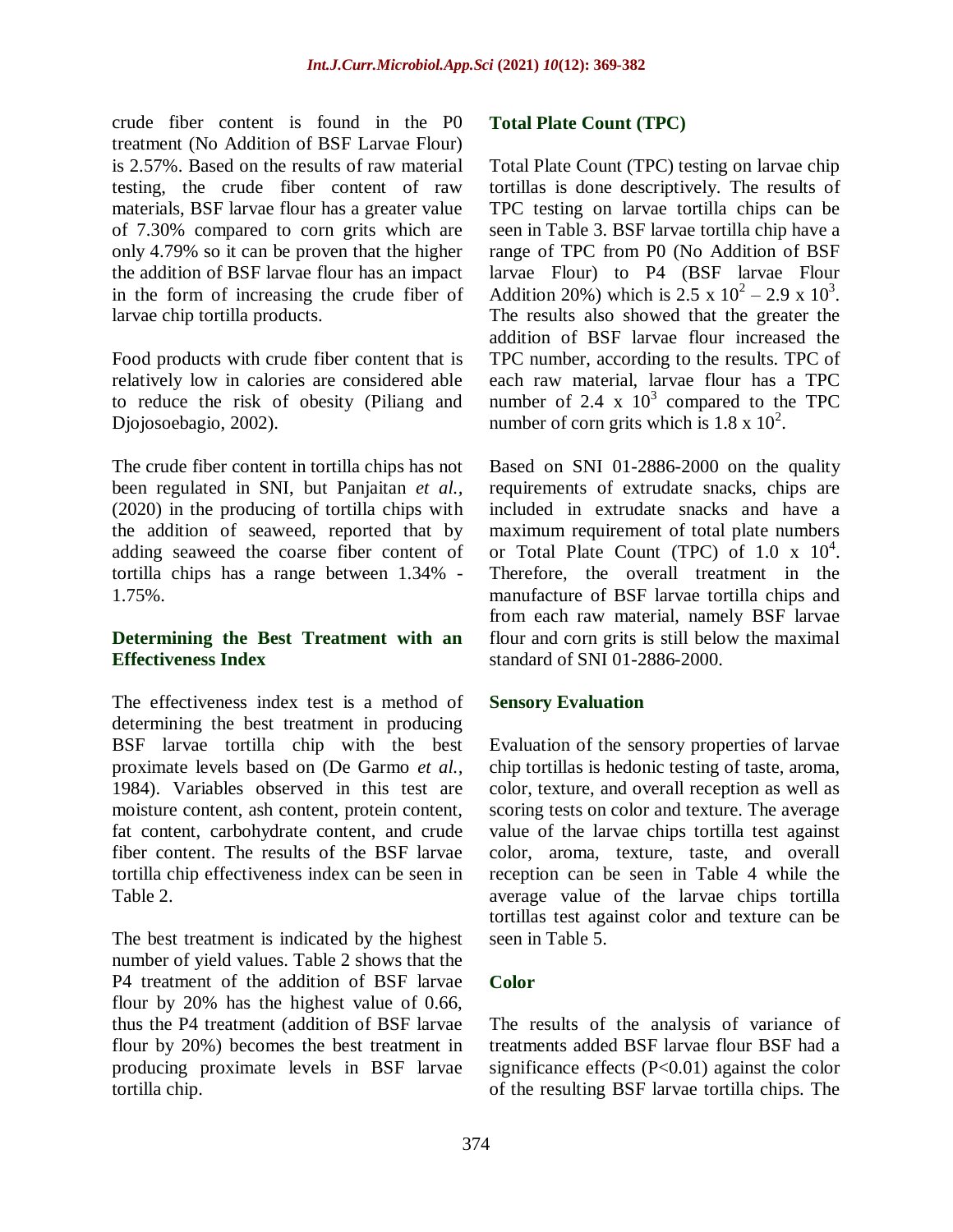panelist's average color (hedonic) is obtained at the P0 treatment (without the addition of BSF larvae flour) which is 4.6 (very like) and the lowest average value is obtained on the P4 treatment (20% addition of BSF larvae flour) which is 3.0 (neutral). This shows that the more addition of BSF larvae flour will decrease the level of panelists' fondness for the color of the tortilla chips produced.

This is also due to the increasing addition of BSF larvae flour, the color of the tortilla chips that will be produced will getting brown and dark. According to Muchtadi *et al.,* (1992) color assessment of food, the product is important because the color parameter is one of the parameters used to determine the quality of the material, the addition of BSF larvae flour will produce different colors.

#### **Aroma**

The results of the analysis of variance of treatment of the addition of BSF larvae flour had a significance effect  $(P<0.05)$  to the aroma of BSF larvae tortilla chip produced. The average panelist's average aroma (hedonic) was obtained at the P0 treatment (No Addition of BSF Larvae Flour) which is 4.5 (likes) and the lowest average value is obtained on the P4 treatment (Addition of 20% BFS Larvae Flour) which is 3.8 (likes). The added value of BSF larvae flour decreases the average value of panelists' fondness for the aroma of the resulting BSF larvae tortilla chip, but if grouped on the criteria of liking the average value produced in hedonic testing of the aroma of the resulting BSF larvae tortilla chip is included in the "like" criteria. This indicates that the panelists still like and receive the aroma of BSF larvae tortilla chip produced by the treatment of the addition of BSF larvae flour. According to Mudjajanto and Yulianti (2004) aroma is one of the factors used as a

determinant of the level of preference of panelists to a product.

## **Texture**

The results of the analysis of variance of treatments of the addition of BSF larvae flour had a very significance effect  $(P<0.01)$  to the texture of the BSF larvae tortilla chip produced. The texture is one of the factors that can be used to determine the level of consumer fondness for a food product.

Factors that affect the texture of the chip tortillas produced are also determined by the ingredients used. The panelist's average of texture (hedonic) was obtained at the P0 treatment (No Addition of BSF larvae Flour) which is 4.6 (very like) and the lowest average value is obtained on the P4 treatment (Addition of 20% BSF larvae Flour) which is 3.5 (neutral). This indicates that the more addition of BSF larvae flour will decrease the level of panelist fondness for the texture of the tortilla chips produced.

## **Taste**

The results of the analysis of variance of treatment of the addition of BSF larvae flour had a significance effect  $(P<0.05)$  to the taste of the BSF larvae tortilla chip produced.

The panelist's average taste (hedonic) is highest obtained at the P0 treatment (without the addition of BSF larvae flour) which is 4.6 (very like) and the lowest average value is obtained at the P4 treatment (Addition of 20% BSF larvae Flour) which is 4.0 (likes). This is likely because the panelists are familiar with the taste of tortilla chips products that are used to the taste of tortilla chips. Made from corn compared to the taste of tortilla chips products made with the addition of BSF larvae flour.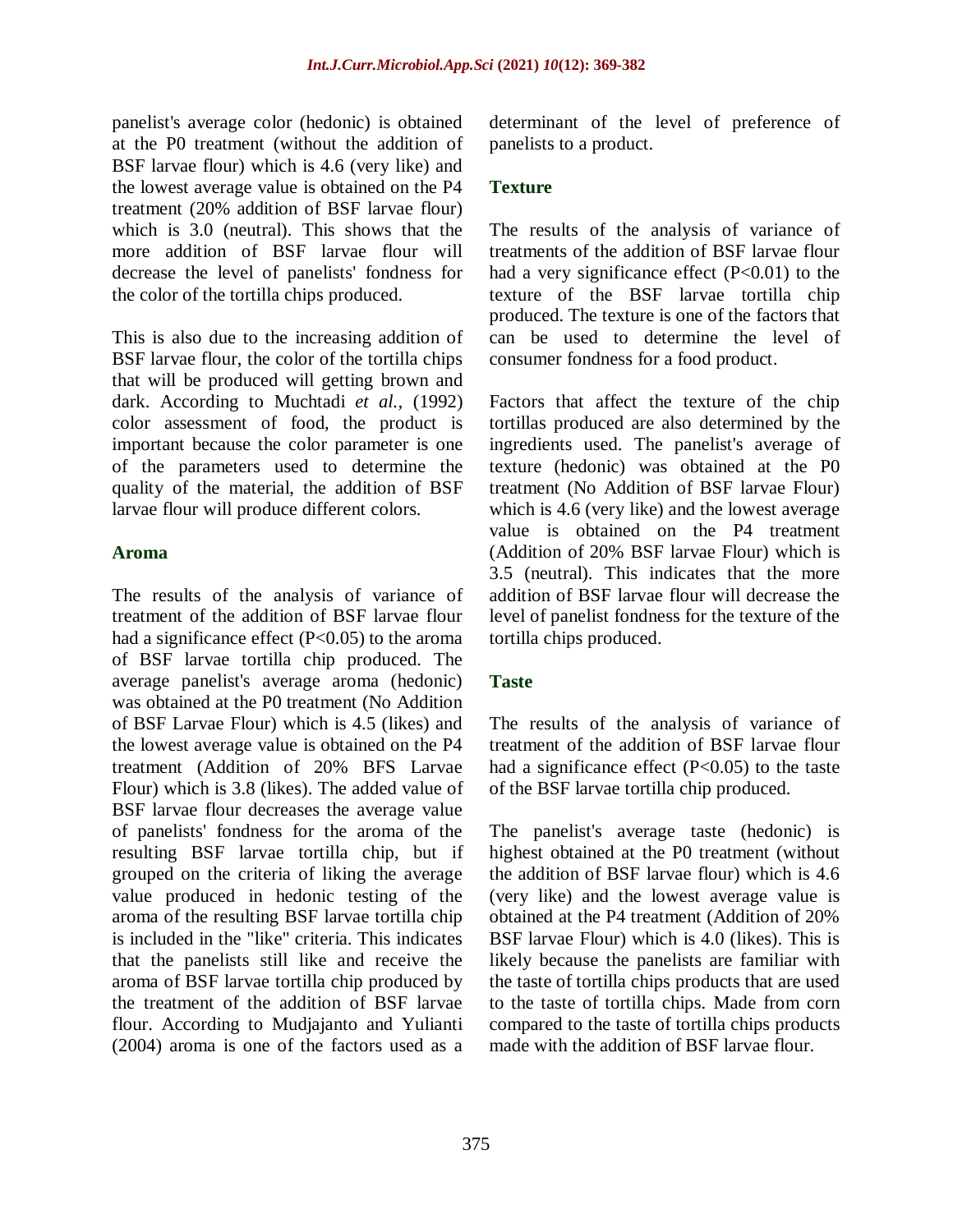| <b>Component</b>               | <b>BSF Larvae Flour</b> | <b>Corn Grits</b> |
|--------------------------------|-------------------------|-------------------|
|                                |                         |                   |
| Water $(\% )$                  | 2,60                    | 3,10              |
| Ash $(\% )$                    | 13,09                   | 2,02              |
| Fat $(\% )$                    | 7,39                    | 3,45              |
| <b>Protein</b> $(\frac{6}{6})$ | 57,86                   | 11,24             |
| Carbohydrates (%)              | 20,70                   | 80,19             |
| Coarse Fiber $(\% )$           | 7,30                    | 4,79              |
| <b>Total Plate Count</b>       | $2,4 \times 10^3$       | $1,8 \times 10^2$ |

**Table.1** Average Value of Moisture content, Ash Content, Fat Content, Protein Content, Carbohydrate Content As well as Crude Fiber Content in BSF Larvae Flour and Corn *Grits.*

**Table.2** Best treatment testing results with Effectiveness Index

|                  |           |         |                |         | <b>Variable</b> |              |                    | <b>Total</b> |
|------------------|-----------|---------|----------------|---------|-----------------|--------------|--------------------|--------------|
| <b>Treatment</b> |           | Water   | Ash            | Protein | Fat             | Carbohydrate | <b>Crude Fiber</b> |              |
|                  |           | Content | Content        | Content | Content         | Content      | Content            |              |
|                  | <b>BV</b> | 5,6     | $\overline{4}$ | 5,8     | 4,2             | 5,4          | 3,4                | 28,4         |
|                  | <b>BN</b> | 0,20    | 0,14           | 0,20    | 0,15            | 0,19         | 0,12               | 1,00         |
| P <sub>0</sub>   | <b>Ne</b> | $-2,04$ | 0,34           | 0,10    | $-0,46$         | 0,09         | 0,36               |              |
|                  | <b>Nh</b> | $-0,40$ | 0,05           | 0,02    | $-0,07$         | 0,02         | 0,04               | $-0,34$      |
| <b>P1</b>        | Ne        | 0,16    | 0,29           | 0,16    | 0,65            | 0,79         | 0,09               |              |
|                  | <b>Nh</b> | 0,03    | 0,04           | 0,03    | 0,10            | 0,15         | 0,01               | 0,36         |
| P2               | Ne        | 0,43    | 0,46           | 0,40    | 0,59            | 0,60         | 0,37               |              |
|                  | <b>Nh</b> | 0,08    | 0,06           | 0,08    | 0,09            | 0,11         | 0,04               | 0,48         |
| <b>P3</b>        | Ne        | 0,94    | 0,60           | 0,63    | 0,12            | 0,35         | 0,67               |              |
|                  | <b>Nh</b> | 0,19    | 0,09           | 0,13    | 0,02            | 0,07         | 0,08               | 0,56         |
| <b>P4</b>        | <b>Ne</b> | 1,00    | 1,00           | 1,00    | 0,00            | 0,00         | 1,00               |              |
|                  | <b>Nh</b> | 0,20    | 0,14           | 0,20    | 0,00            | 0,00         | 0,12               | 0,66         |

Description : P0 = No addition of larvae flour, P1 = Addition of 5% larvae flour, P2 = Addition of 10% larvae flour,  $P3 =$  Addition of 15% larvae flour,  $P4 =$  Addition of 20% larvae flour.

#### **Table.3** The average value of larvae chips hedonic tortilla test against color, aroma, texture, taste, and overall acceptance

| <b>Treatment</b> | <b>Color</b>     | <b>Aroma</b> | <b>Texture</b> | <b>Taste</b>     | <b>Overall</b><br><b>Acceptance</b> |
|------------------|------------------|--------------|----------------|------------------|-------------------------------------|
| P <sub>0</sub>   | 4,6a             | 4,5a         | 4,6a           | 4,5a             | 4,5a                                |
| <b>P1</b>        | 4,2ab            | 4,4ab        | 4,4a           | 4,3ab            | 4,2ab                               |
| P <sub>2</sub>   | 4,0 <sub>b</sub> | 4,3ab        | 4,1ab          | 4,4ab            | 4,5ab                               |
| P <sub>3</sub>   | 3,0c             | 4,0ab        | 3,6b           | 4,0ab            | 3,9ab                               |
| <b>P4</b>        | 3,0c             | 3,8b         | 3,5b           | 4,0 <sub>b</sub> | 4,1 <sub>b</sub>                    |

Description: The same letter below the average value in the column indicates a no different treatment, (P>0.05). P0  $=$  No addition of larvae flour, P1 = Addition of 5% larvae flour, P2 = Addition of 10% larvae flour, P3 = Addition of 15% larvae flour, P4 = Addition of 20% larvae flour.

Hedonic criteria:  $1 = \text{Very }\text{diske}, 2 = \text{Diske}, 3 = \text{Neutral}, 4 = \text{Like}, 5 = \text{Very Like}.$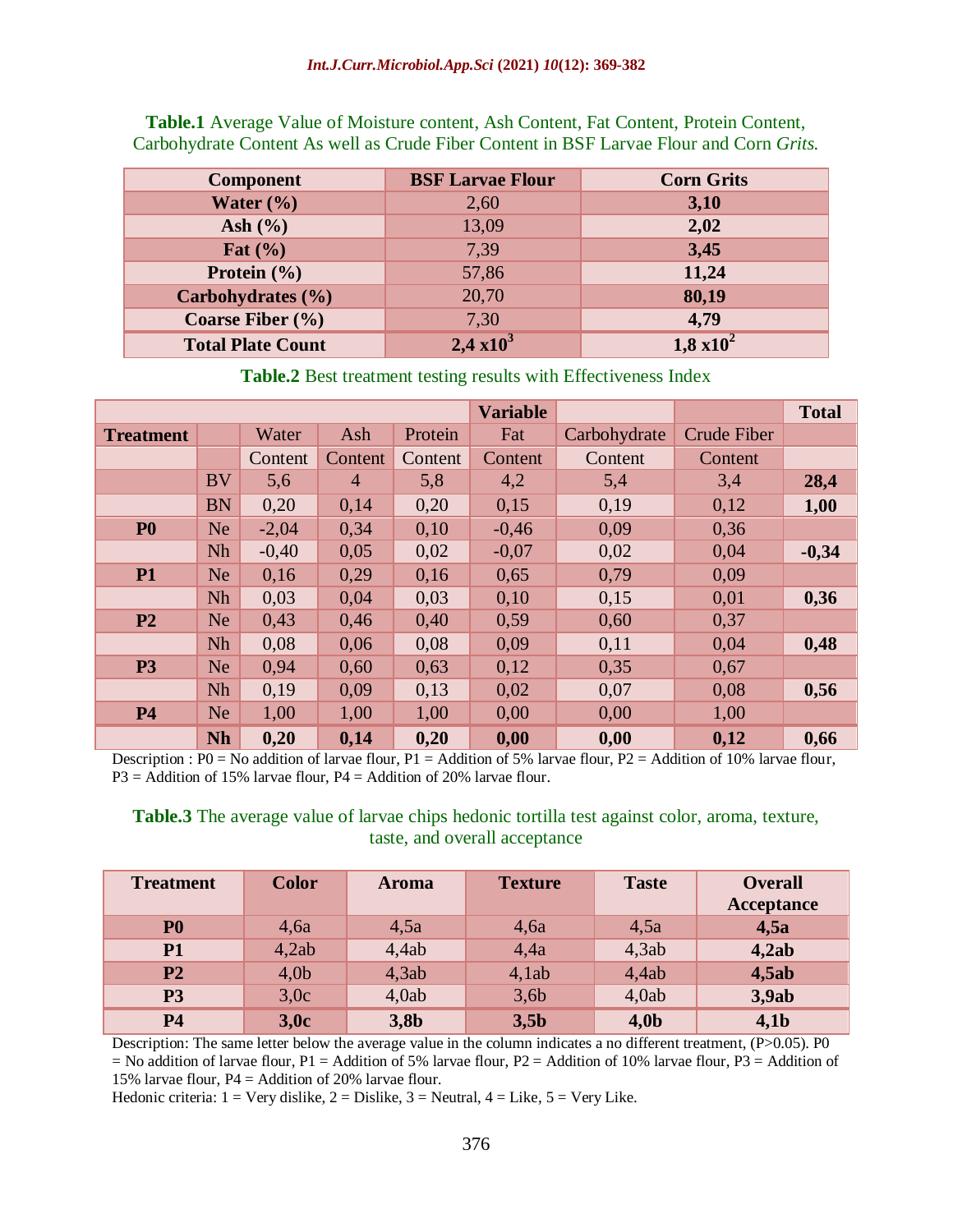| <b>Treatment</b>                        | <b>Color</b> | <b>Texture</b> |
|-----------------------------------------|--------------|----------------|
| <b>No Addition of BSF Larvae Flour</b>  | 4.7a         | 3,9a           |
| The addition of 5% of BSF Larvae Flour  | 3,2b         | 3,7ab          |
| The addition of 10% of BSF Larvae Flour | 2,5c         | <b>3,6ab</b>   |
| The addition of 15% of BSF LarvaeFlour  | 1.9d         | 3,5ab          |
| The addition of 20% of BSF Larvae Flour | 1.4e         | 3,2b           |

**Table.4** The average value of tortilla chips larvae score against color and texture

Description: The same letter below the average value in the column indicates a no different treatment  $(P>0.05)$ treatment. Color scoring criteria:  $5 = \text{very yellow}; 4 = \text{yellow}; 3 = \text{brown}$  yellow;  $2 = \text{chocolate}; 1 = \text{very brown}$ Texture scoring criteria:  $5 = \text{very}$  crunchy;  $4 = \text{crispy}$ ;  $3 = \text{ordinary}$ ;  $2 = \text{hard}$ ;  $1 = \text{very}$  hard



#### **Fig.1** Moisture content of BSF larvae tortilla chips

Description: The same letter below the average value in the column indicates a no different treatment, (P>0.05)



## **Fig.2** Ash content of BSF larvae tortilla chips

Description: The same letter below the average value in the column indicates a no different treatment, (P>0.05).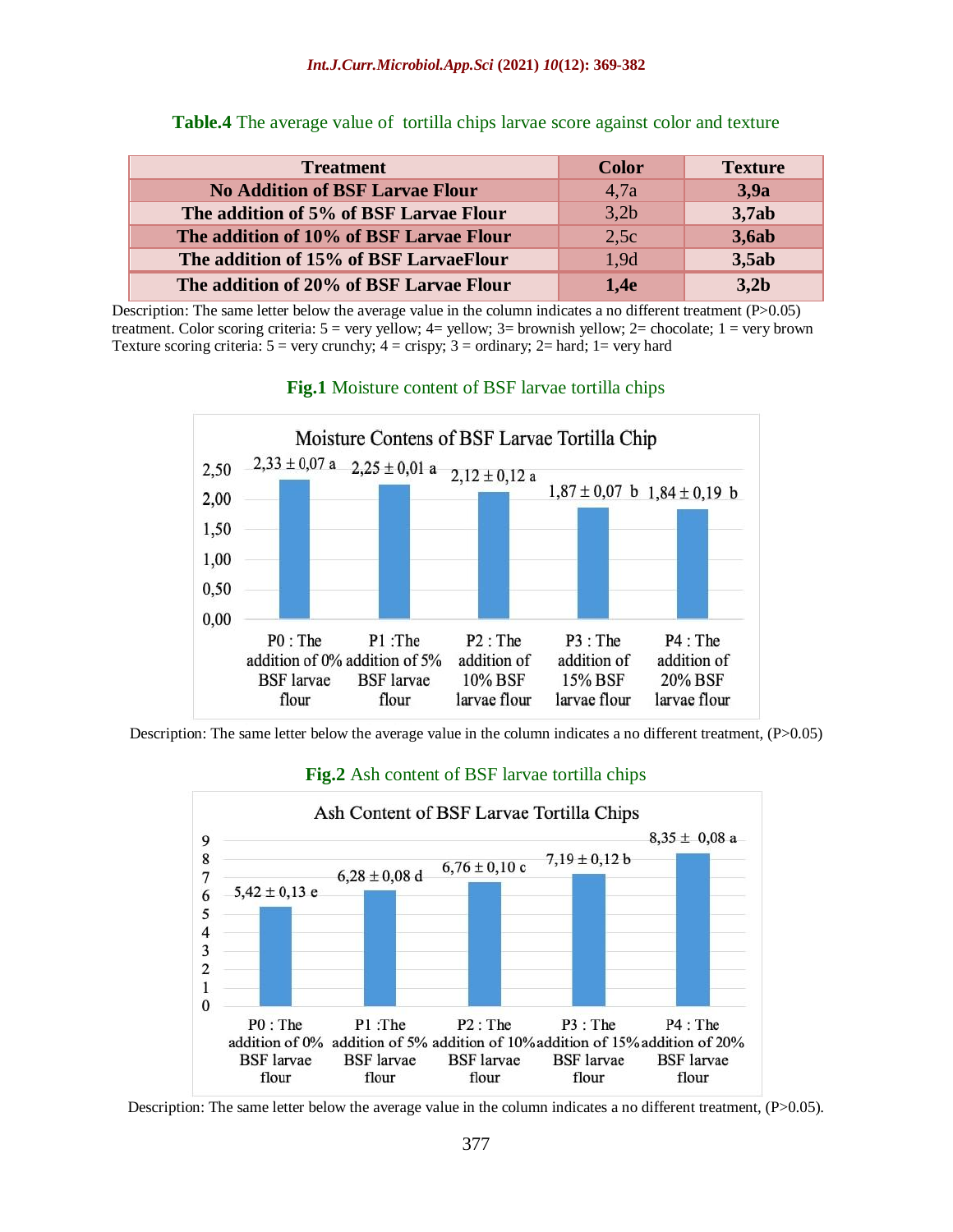![](_page_9_Figure_1.jpeg)

#### **Fig.3** Fat content of BSF larvae tortilla chips

Description: The same letter below the average value in the column indicates a no different treatment, (P>0.05).

![](_page_9_Figure_4.jpeg)

#### **Fig.4** Protein content of BSF larvae tortilla chips

Description: The same letter below the average value in the column indicates a no different treatment, (P>0.05).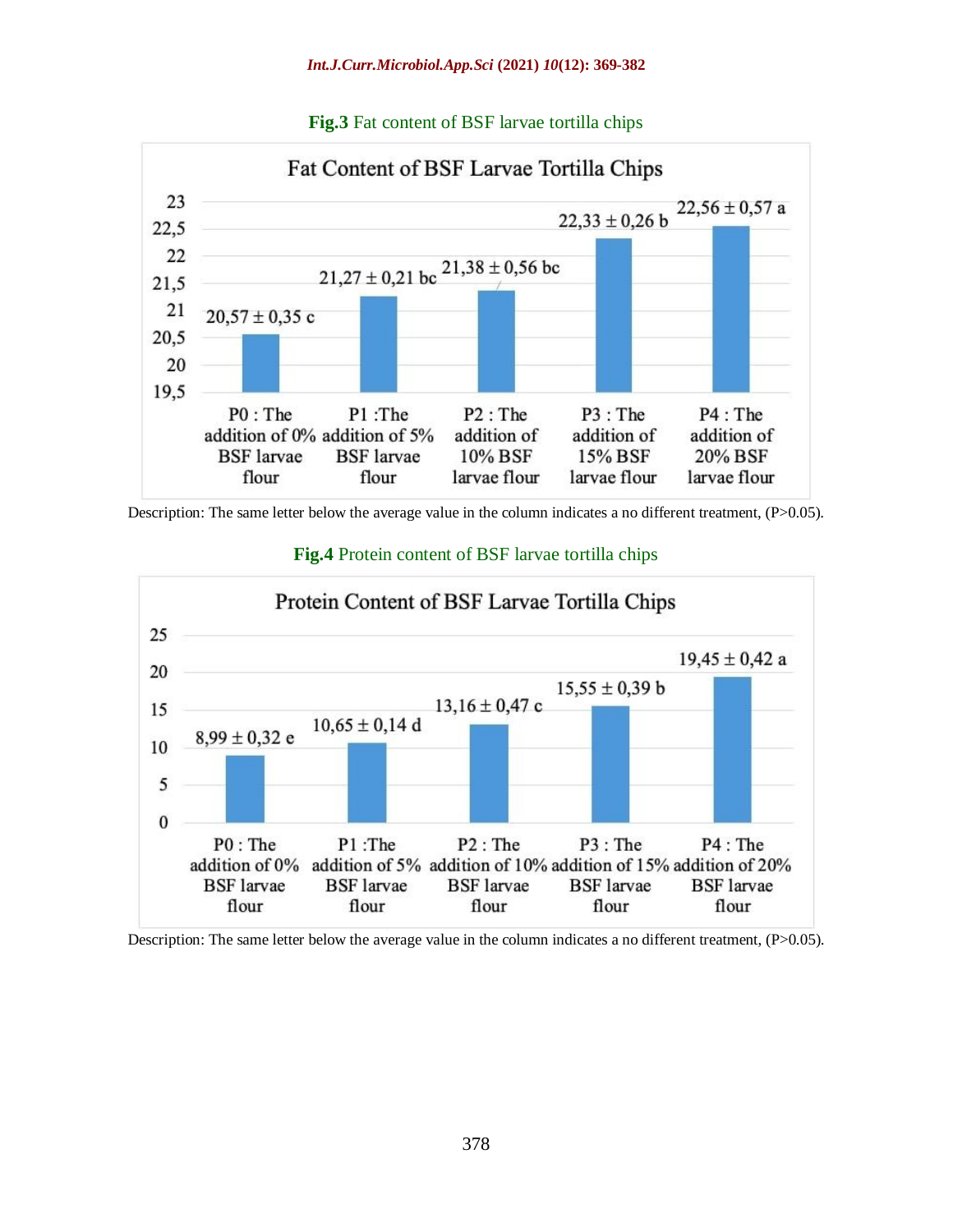![](_page_10_Figure_1.jpeg)

**Fig.5** Carbohydrate content of BSF larvae tortilla chips

Description: The same letter below the average value in the column indicates a no different treatment, (P>0.05).

![](_page_10_Figure_4.jpeg)

## **Fig.6** Crude fiber content of BSF larvae tortilla chips

Description: The same letter below the average value in the column indicates a no different treatment, (P>0.05).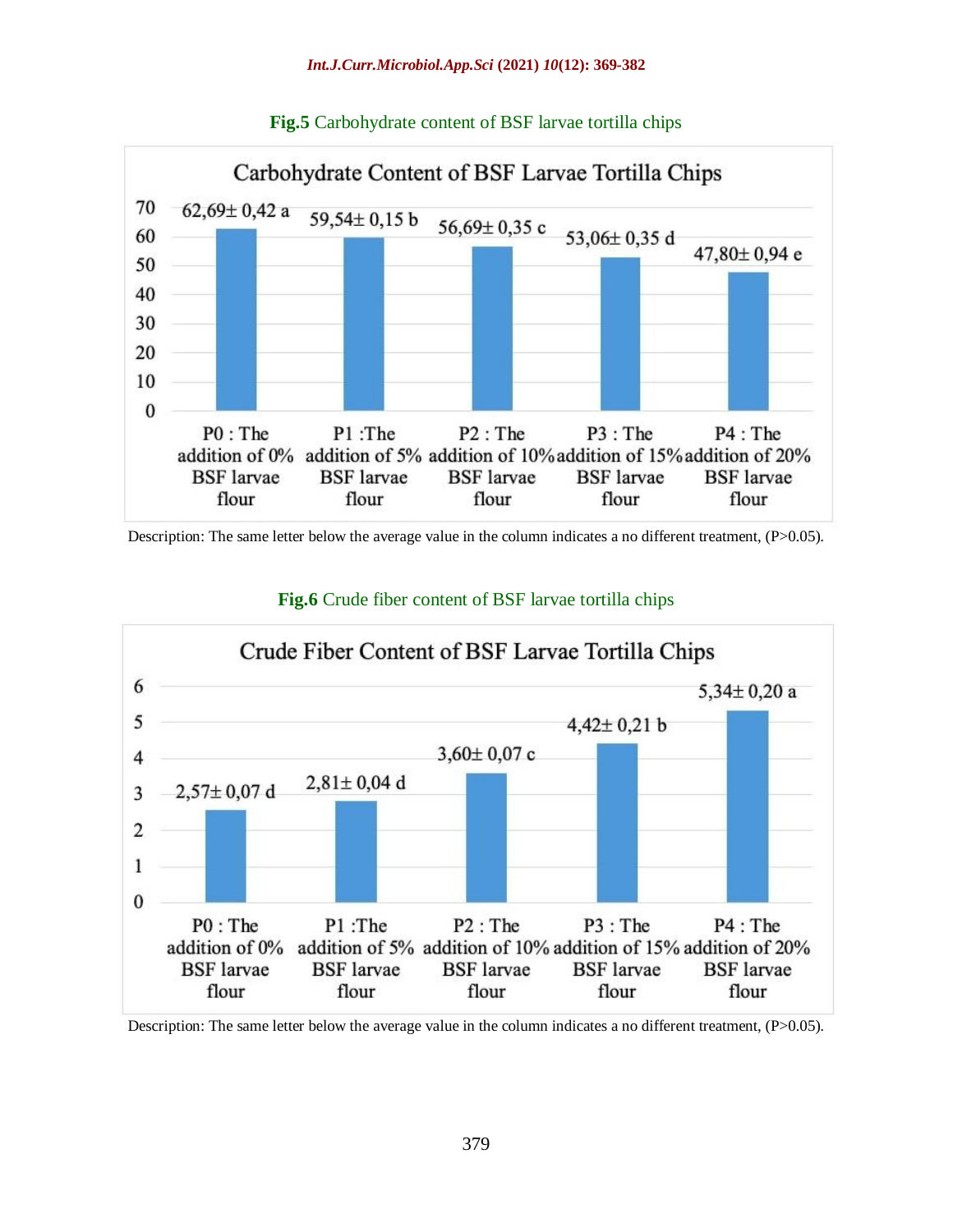![](_page_11_Figure_1.jpeg)

**Fig.7** Total plate count of BSF larvae tortilla chips

In terms of assessment criteria, the average value of the addition of BSF larvae flour various treatments in the produce of tortilla chips to the taste of the product gets the criteria of likes from panelists, it can be indicated that the panelists can receive the taste of tortilla chips products made using the addition of BSF larvae flour.

## **Overall Acceptance**

The results of the analysis of variance of treatment of the addition of BSF larvae flour had a significance effect  $(P<0.05)$  to the overall acceptance of the resulting BSF larvae tortilla chip. Overall acceptance is a factor that includes the color, taste, texture, and aroma criteria of a product so that panelists can accept the product. The panelist's average of overall acceptance (hedonic) was obtained at the P0 treatment (No Addition of BSF larvae Flour) which is 4.6 (very like) and the average value for the lowest is obtained at the P3 treatment (Addition of 15% BSF Larvae Flour) which is 3.9 (likes). This is likely because panelists are familiar with the

consumption of tortilla chips made from corn compared to tortilla chips made with the addition of BSF larvae flour.

In terms of assessing the average value of the addition of BSF larvae flour various treatments in the produce of tortilla chips get the criteria of likes from panelists, it can be indicated that panelists can receive tortilla chips products made using the addition of BSF larvae flour.

# **Color Score Test**

The results of the analysis of variance of treatments added BSF larvae flour had a very significance effect (P<0.01) against the color scoring test of the BSF larvae tortilla chip produced. The average panelist's average of color (scoring) was obtained at the P0 treatment (No Addition of BSF larvae Flour) which is 4.7 (very yellow) and the lowest average value is obtained on the P4 treatment (Addition of 20% BSF larvae flour) is 1.4 (very brown). Results show that more additions of BSF larvae flour, Then it will influence the color obtained, the more addition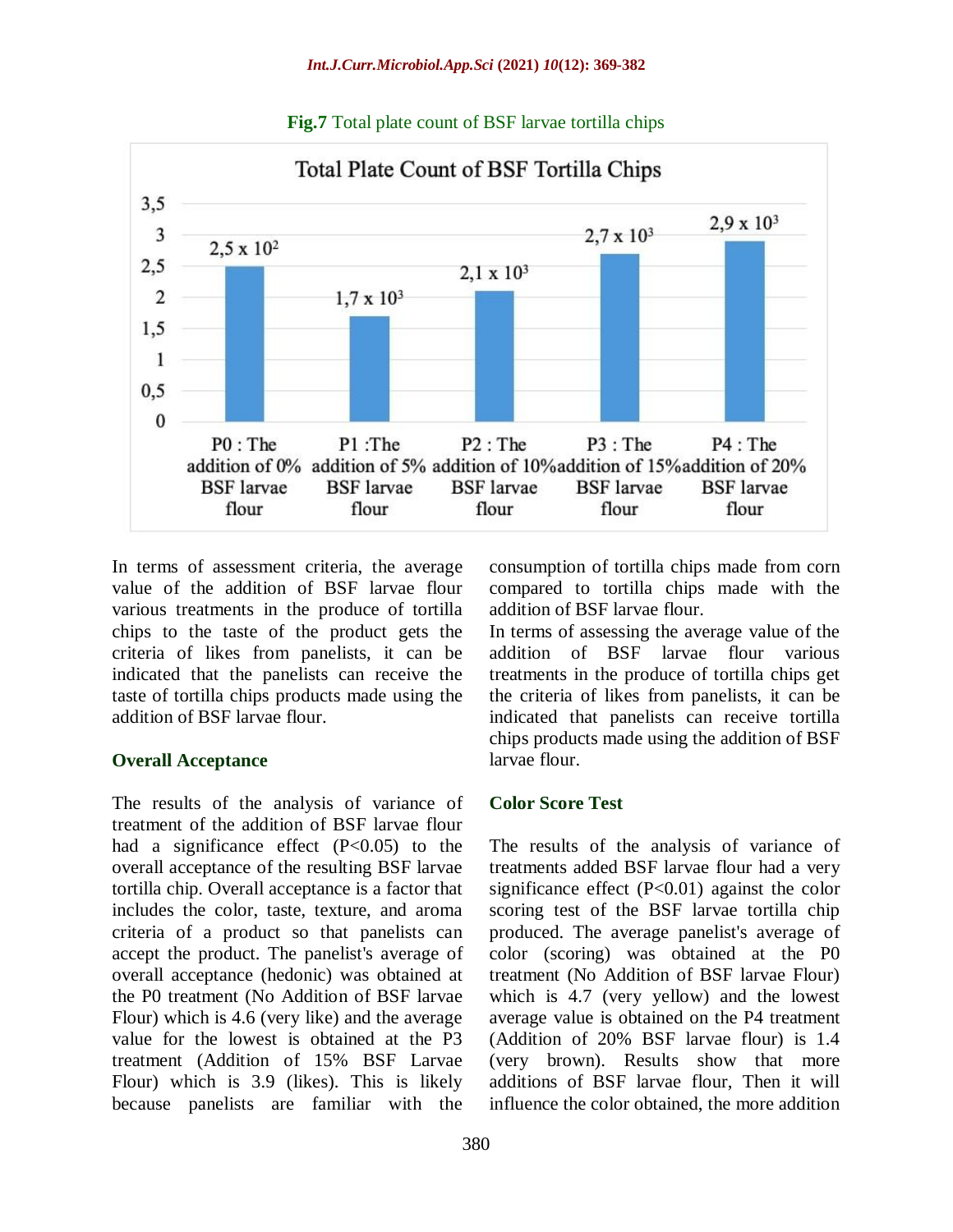of BSF larvae flour will give a more brown color to the tortilla chips produced. This is because the color characteristics of BSF larvae flour have a brown color.

#### **Texture Score Test**

The results of the analysis of variance of treatments added BSF larvae flour had a significance effect  $(P<0.05)$  against the texture scoring test of the BSF larvae tortilla chips produced. The average panelist's average of color (scoring) was obtained at the P0 treatment (No Addition of BSF larvae Flour) which is 3.9 (crispy) while the lowest average value is obtained at the P4 treatment (Addition of 20% BSF larvae Flour) which is 3.2 (neutral).

The results obtained show that the more addition of BSF larvae flour will affect the texture of the resulting BSF larvae tortilla chip, it can be seen from the level of crispness produced, the more addition of BSF larvae flour in the production of tortilla chips can cause the level of the crispness of the resulting tortilla chips product to decrease. The addition of BSF larvae flour as much as 20% is the best treatment as evidenced by the highest effectiveness index value of 0.66. The proximate characteristics obtained in the treatment are moisture content of 1.84± 0.19%; ash content of 8.35± 0.08%; fat content of  $22.56 \pm 0.57\%$ ; protein levels by 19.45 $\pm$ 0.42%; carbohydrate content of 47.80 $\pm$ 0.94%; and crude fiber content of  $5.34 \pm$ 0.20% and microbiological tests of total plate *count* with a value of 2.9 x  $10<sup>3</sup>$  with an average sensory evaluation of color hedonic (3.0) and texture (3.5) with neutral criteria, and hedonic average score against taste (4.0), aroma (3.8), and overall reception (4.1) with like criteria as well as color score test (1.4) with very brown criteria and texture scoring test (3,2) with ordinary criteria.

#### **Acknowledgments**

Thanks to PT.Bala Biotech Indonesia who fully funded this research and the Dean of the Faculty of Agricultural Technology and Mrs. Dr. Luh Putu Wrasiati. MP facilitated so that this research from program Akselerasi Start Up Mahasiswa Indonesia (ASMI), Minister of Education, Culture, Research and Technology Republic Indonesia can be finished.

#### **References**

- Badan Standardisasi Nasional., 2000. SNI 01- 2886-2000. Makanan ringan ekstrudat. Badan Standarisasi Nasional, Jakarta.
- De Garmo, E. D., W. G. Sullivan and Canada J. R. 1984. Engineering Economis. Mc Millan Publishing Company. New York.
- Fahmi, M. R., S. Hem dan Subamiya, I W. 2007. Potensi Larvae Sebagai Sumber Protein Alternatif.Prosiding Seminar Nasional Perikanan II. UGM, 5 hlm.
- Harlystiarini. 2017. Pemanfaatan Tepung Larva Black Soldier Fly (*Hermetia illucens*) sebagai Sumber Protein Pengganti Tepung Ikan pada Ransum Puyuh Telur (Cortunix cortunix). Bogor: Institut Pertanian Bogor.
- Muchtadi, R., Tien, dan Sugiyono. 1992. Ilmu Pengetahuan Bahan Pangan, IPB. Bogor.
- Mudjajanto, E. E. dan Yulianti, L. N. 2004. Membuat Aneka Roti. Penerbit Swadaya. Jakarta.
- Panjaitan, P. S., T. F. C Panjaitan, A. N Siregar dan Sipahitar, Y. H. 2020. Karakteristik Mutu Tortilla dengan Penmabhan Rumput Laut. Aurelia Jpurnal 2(1) : 71-84.
- Piliang, W. G. dan S. Djojosoebagio. 2002. Fisiologi Nutrisi. Vol. I. Edisi Ke-4. IPB Press, Bogor.
- Rabani, V., H. Cheatsazan dan Davani, S. 2019. Proteomics and lipidomics of